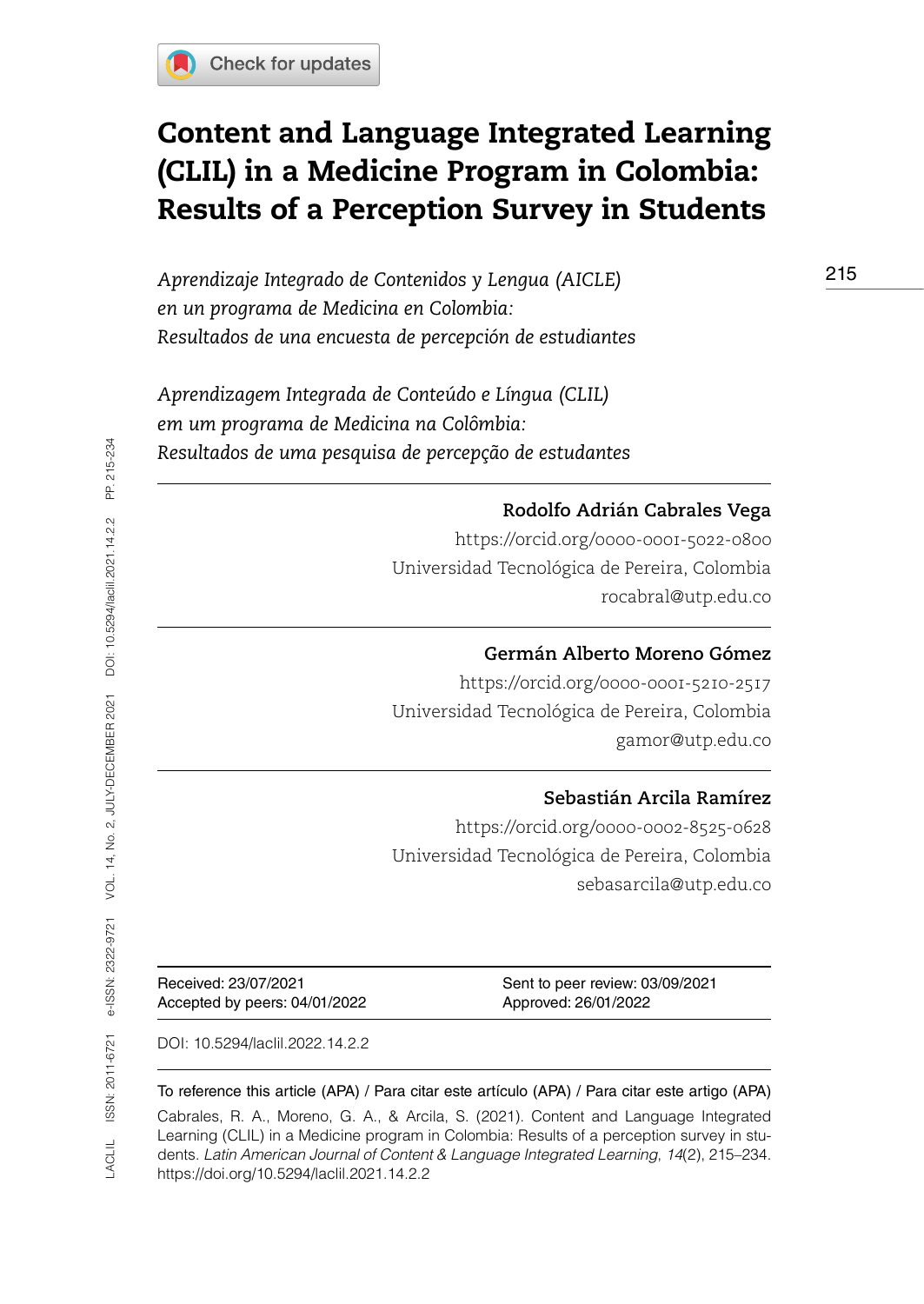**ABSTRACT.** This study collected the perception of medical students about the use of English for teaching through the use of a strategy based in Content and Language Integrated Learning (CLIL) approach at Universidad Tecnológica de Pereira (UTP) Colombia. A descriptive observational quantitative research was conducted in a group of 128 students of medicine who agreed to participate in the strategy called "Strategy for Paper's Bilingual Presentation (SPBP)" in the subjects of Surgical Clinic I and II. Of this group, 98.5% (126) considered learning English important in their training and 86% (110) essential to advance without difficulties in their studies. In addition, there was a 52.3% (67) of students who stated that the University should foster the use of English integrated with contents in specific programs. In reference to the teaching of English at the University, 85.9% (110) of the students considered that it should be integrated into the content of the academic programs. The didactic strategy was positively evaluated by 86.7% (111), and 61% (78) used English exclusively or preferentially. Scenic fear and lack of knowledge of technical language were arguments for the preferential use of Spanish in the session. Among the recommendations made by the students were the extension of the preparation time for the activity, the inclusion of clinical cases, and the selection of the assigned topics with the teacher. The didactic strategy used proved to be very useful and replicable in other semesters and training levels of the Medicine program. It is imperative to design and promote bilingual spaces that allow the use of English as a strategy to integrate contents and language in the teaching of Medicine.

**Keywords (Source: Unesco Thesaurus):** Higher education; teaching methods; bilingual programs; integrated education; medical education.

**RESUMEN.** Este estudio recopiló la percepción de un grupo de estudiantes de medicina sobre el uso del inglés en la enseñanza mediante una estrategia basada en la metodología de Aprendizaje Integrado de Contenidos y Lenguas Extranjeras (AICLE) en la Universidad Tecnológica de Pereira (UTP) (Colombia). Se realizó un estudio observacional descriptivo de corte cuantitativo en un grupo de 128 estudiantes de medicina, quienes aceptaron participar en la estrategia didáctica llamada "Estrategia bilingüe para la presentación de artículos" (EBPA) en las asignaturas Clínicas Quirúrgicas I y II. De este grupo, el 98,5 % (126) de los participantes consideró muy importante el inglés en su formación y el 86 % (110) lo consideró esencial para avanzar sin dificultades en sus estudios. Adicionalmente, un 52,3 % (67) de los estudiantes afirmó que la universidad debe fomentar el uso del inglés integrado a los contenidos específicos del programa. Con referencia a la enseñanza del inglés en la universidad, el 85,9 % (110) de los estudiantes consideró que esta debería estar integrada al contenido de los programas académicos. La estrategia didáctica fue valorada positivamente por el 86,7 % (111) y el 61 % (78) utilizó el inglés de manera exclusiva o preferente. El temor escénico y el desconocimiento del lenguaje técnico fueron argumentos para optar por el uso preferente del español en la sesión. Dentro de las recomendaciones realizadas por los estudiantes se destacan la ampliación del tiempo de preparación de la actividad, la inclusión de casos clínicos y la selección de los temas asignados con el profesor. La estrategia didáctica utilizada demostró ser muy útil y replicable en otros semestres y niveles de formación del Programa. Es imperativo diseñar y promover espacios bilingües que permitan el uso del inglés como una estrategia de integración de contenidos y lenguaje en la enseñanza de la Medicina.

**Palabras clave (Fuente: Tesauro de la Unesco):** Educación superior; métodos de enseñanza; programas bilingües; educación integrada; educación médica.

**RESUMO.** Este estudo compilou a percepção de um grupo de estudantes de medicina sobre o uso do inglês no ensino por meio de uma estratégia baseada na metodologia de Conteúdo Integrado e Aprendizagem de Línguas Estrangeiras (CLIL) da Universidade Tecnológica de Pereira (UTP) (Colômbia). Foi realizado um estudo observacional descritivo quantitativo em um grupo de 128 estudantes de medicina que aceitaram participar da estratégia didática denominada "Estratégia Bilíngue para apresentação de artigos" (EBPA) nas disciplinas de Clínica Cirúrgica I e II. Desse grupo, 98,5% (126) dos participantes consideraram o inglês muito importante em sua formação e 86% (110) consideraram essencial para progredir sem problemas em seus estudos. Adicional a isso, 52,3% (67) dos alunos afirmaram que a universidade deveria incentivar o uso do inglês integrado ao conteúdo específico do programa. Com relação ao ensino de inglês na universidade, 85,9% (110) dos alunos consideraram que deveria ser integrado ao conteúdo dos programas acadêmicos. A estratégia didática foi avaliada positivamente por 86,7% (111) e 61% (78) usavam o inglês exclusivamente ou preferencialmente. O medo do palco e o desconhecimento da linguagem técnica foram argumentos para optar pelo uso preferencial do espanhol na sessão. Entre as recomendações feitas pelos alunos, destacam-se a ampliação do tempo de preparação para a atividade, a inclusão de casos clínicos e a seleção dos tópicos atribuídos com o professor. A estratégia didática utilizada mostrou-se muito útil e replicável em outros semestres e níveis de formação do Programa. É imperativo conceber e promover espaços bilingues que permitam a utilização do inglês como estratégia de integração de conteúdos e língua no ensino da Medicina.

**Palavras-chave (Fonte: Thesaurus da Unesco):** Ensino superior; métodos de ensino; programas bilíngues; educação integrada; educação médica.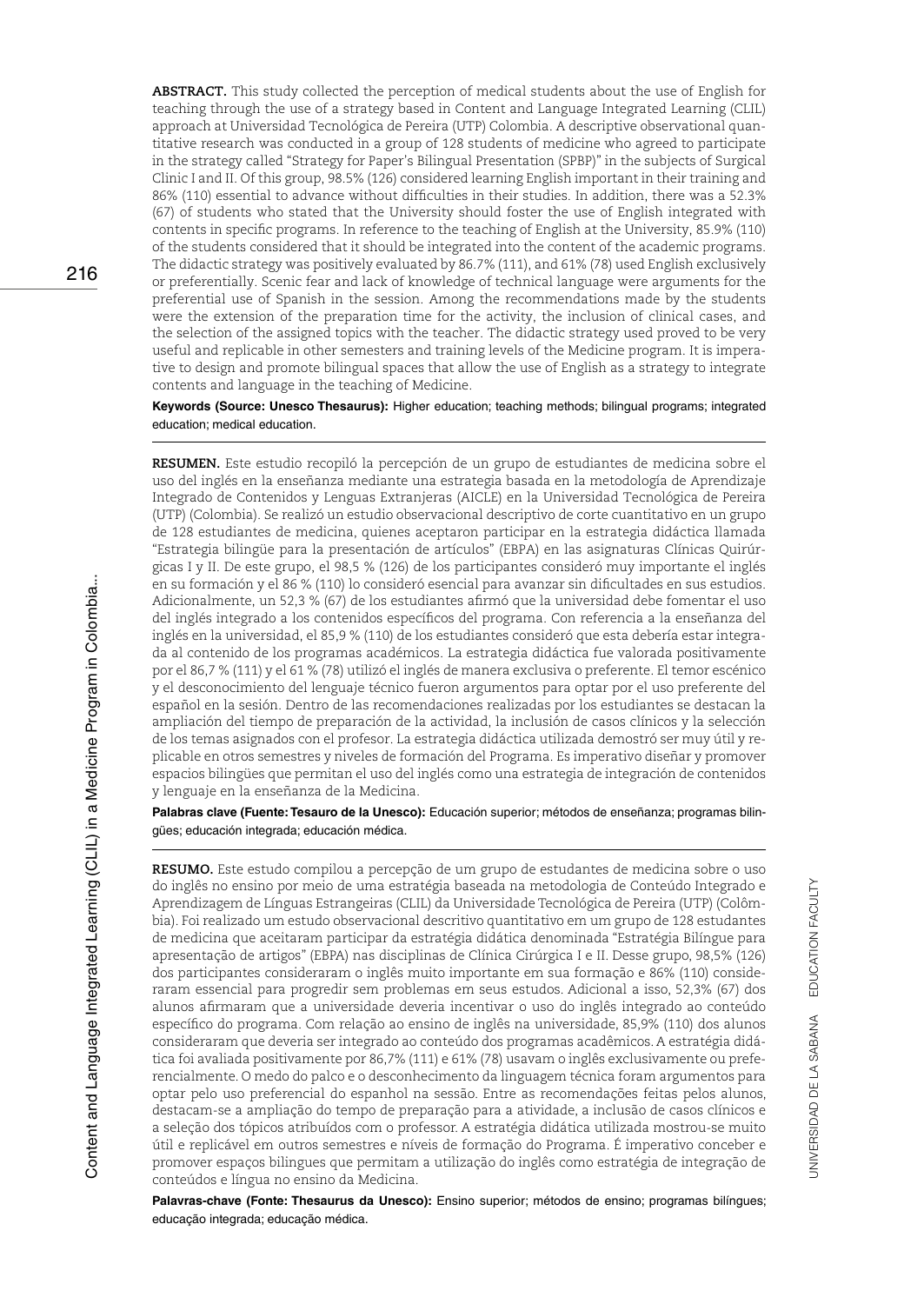# **Introduction**

The constantly changing social and communicative dynamics of our contemporary world have made it imperative for those involved in education to rethink the role of foreign languages in the teaching-learning process. The use of English has turned into a necessity for professionals of all fields, instead of a privilege of a few (Bonilla-Medina, 2012; García, 2011; Rubio-Alcala et al., 2019). In 2004, as a competitiveness strategy, the Ministry of Education of Colombia created the 2004–2019 National Bilingual Program (NBP) of Colombia, aiming at improving the proficiency in English as a Foreign Language (EFL) among the elementary, secondary and university students in Colombia.

Through this strategy, the Colombian government has made different efforts to incorporate its citizens in the current competitive world, which is shaped by scientific and technological progress, economic opening, intercultural awareness, and breakdown of communication barriers.

Recently, Decree 1330 of 2019 brought attention to the need to promote the internationalization of the curriculum and the learning of a foreign language, among others, as a qualifying condition for higher-education institutions. Universities must guarantee a minimum number of hours that allow recent high-school graduates to understand complex texts of their discipline and express themselves with a certain degree of fluency (Fandiño-Parra et al., 2012).

Nonetheless, the latest results report of the standard tests that Colombian undergraduate students take at the end of an undergraduate academic program, Saber Pro (2020), showed concerning results in terms of the relationship between the expected students' level of English proficiency when graduating and the real level that a big part of the tested population attained. In reference to this, the UTP has proposed different language policies in order to foster bilingualism. Taking this into consideration, it can be stated that policies should guide administrators and professors of professional programs, including medicine, to integrate bilingual teaching practices such as CLIL (Burbano et al., 2016).

In the field of health sciences, the 21<sup>st</sup> Century has accepted English as the international language of science and medicine. A high 217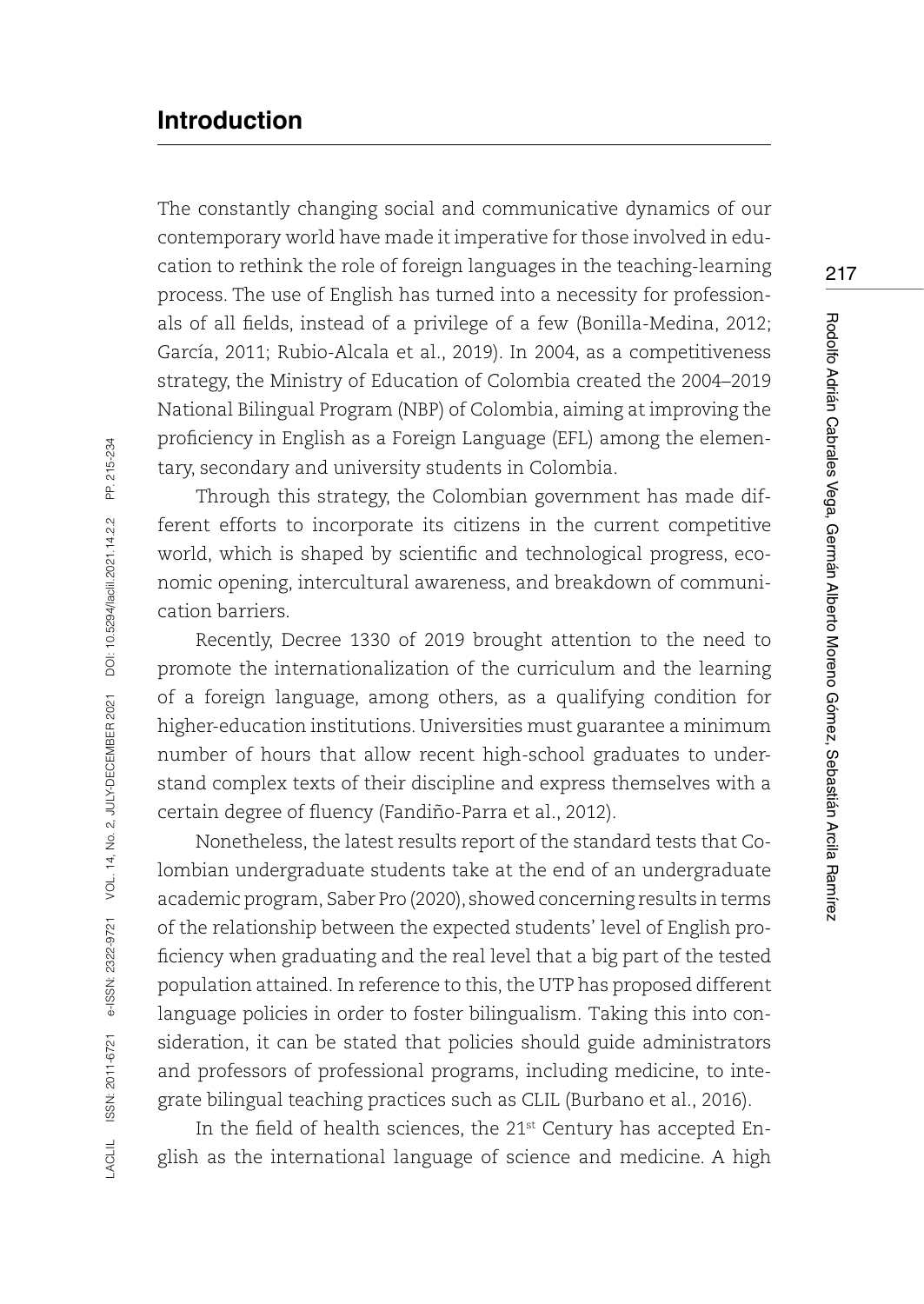percentage of current scientific articles and medical literature is produced in English, and many read it as an L2. This domain explains the interest of medical educators (in non-English-speaking countries) in designing courses and activities in bilingual contexts in such a way that students perceive English (L2) as an essential and mandatory foreign language in their professional performance (Abi-Raad et al., 2016; Alshareef et al., 2018; Zirene, 2012).

This classroom-based research delves into the creation of bilingual environments that allow for the development of both the cognitive domain and the L2 communication skills that medical students need for their professions. Such didactic strategies were framed under the principles of CLIL, which is an approach for teaching content subjects in a foreign language and, thus, emphasizes learning content while simultaneously developing language skills. CLIL promotes effective motivational language learning since it includes both occupational language skills and knowledge of interest (Gavrilova & Trostina, 2014). This strategy entails four dimensions that are expected to be developed throughout the learning process: content, communication, cognition, and culture. They constitute what is known as the 4Cs Framework (Coyle, 2010).

The dimension of *content* refers to the topics that students should learn; *communication* is related to the development of language skills that are necessary to negotiate meaning while learning the target content; *cognition* is about the thinking skills that students should develop, the ways in which students should be engaged with the content, and the type of tasks they should develop to foster higher-order thinking skills and critical thinking; finally, *culture* regards the intercultural awareness and understanding of otherness that students should develop (Coyle, 2010).

Finally, it is important to enhance the professional communicative competence in higher education, which frequently implies solving professional requirements in a foreign language. CLIL may bring about many benefits because the synergy between language and academic subject can result in what is needed to prepare highly qualified specialists (Banegas, 2015). Henceforth, CLIL can help universities to improve their language studies, reputation and student's preparation for the future. The comprehensiveness of this approach has gained in popularity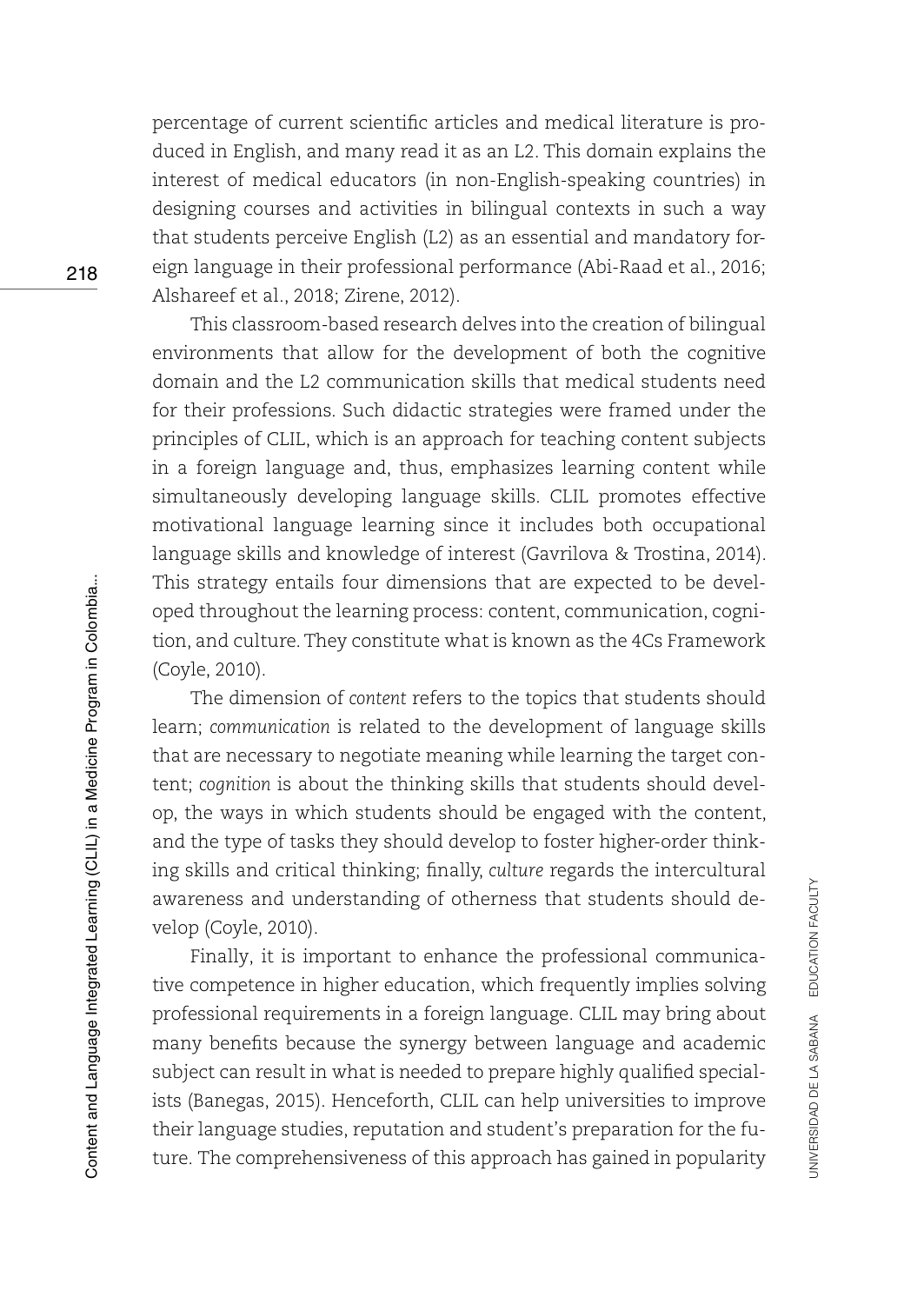and it has been increasingly used by many educators in higher education settings around the world (McDougald & Ayure, 2020). Based on the possibilities offered by CLIL, its principles have been selected to frame the instructional design used with the population of this research.

# **Materials and Methods**

#### **Type of research**

This study was developed under a descriptive observational quantitative research framework in a group of 128 medicine students who were exposed to a didactic strategy for teaching surgery in a bilingual environment.

#### **Participants**

One hundred and twenty-eight Medicine students of the Technological University of Pereira enrolled during the first and second academic semesters of 2020 and were invited to assess this didactic strategy. Students were split in two groups; Group 1 was composed of fourth-year students (8<sup>th</sup> semester), while Group 2 was composed of sixth-year students (12<sup>th</sup> and 13<sup>th</sup> semester).

Regarding the students' English proficiency levels, the Medicine Program at UTP demands from them to take at least five 64-hour English courses, out of the eight courses offered by the university's foreign languages institute (ILEX), as a graduation requirement. The competences to be developed in these courses are aligned to the CEFR standards (2020). Thus, courses 1 and 2 are devoted to reaching level A1; courses 3 and 4 are devoted to level A2; courses 5, 6, and 7 should help students develop the skills of a B1 language user; and the eighth course should place them in a basic B2 level.

With respect to the English courses taken before being exposed to the activity, most of the participants had taken six 64-hour courses at the Language Institute of the university (ILEX). This means that the participants should have reached a B1 level, which implies that students are able to understand the main points of clear texts in standard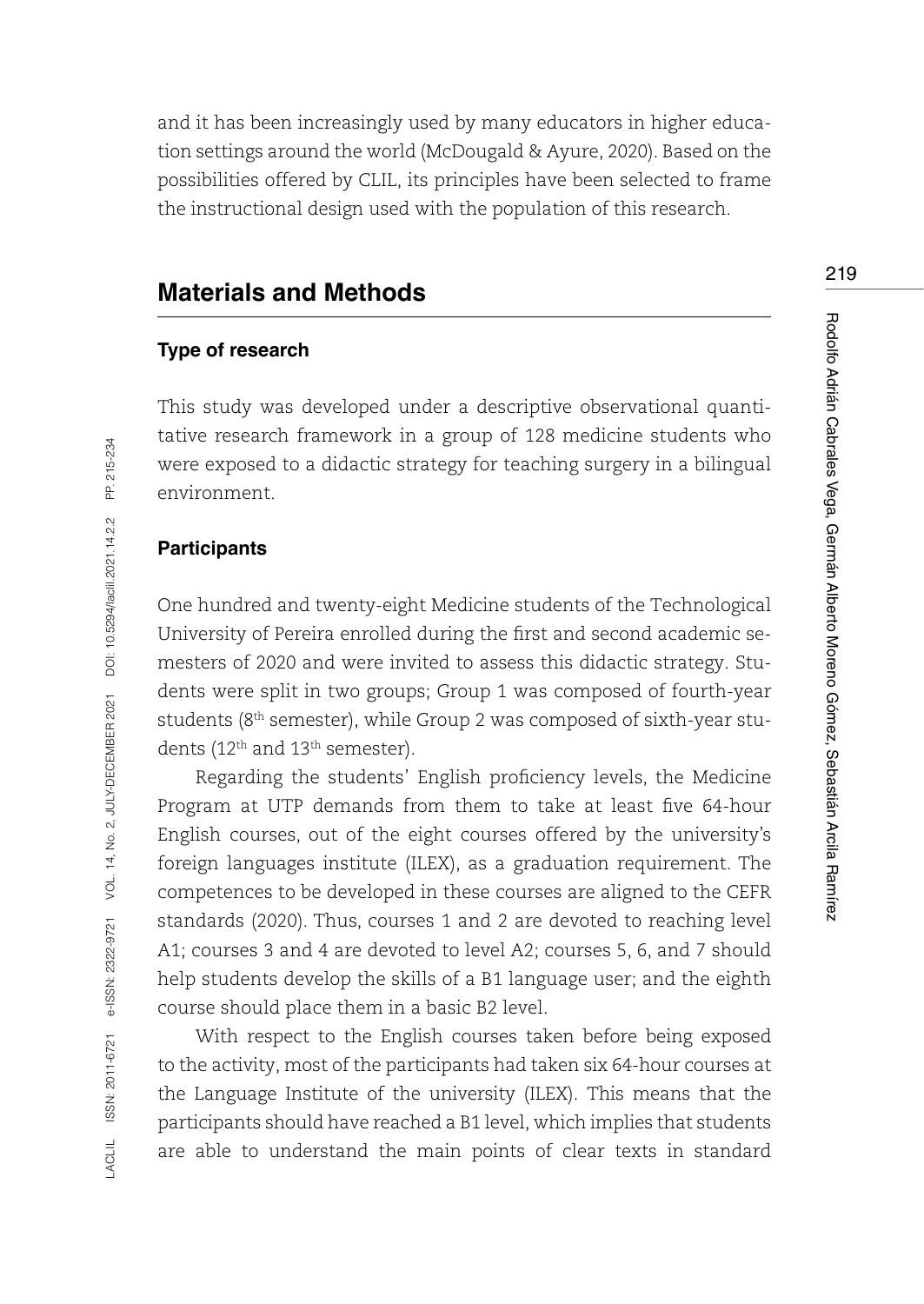language if they are about topics with which they are familiar, whether in work, study or leisure contexts and produce simple, coherent texts about topics with which they are familiar or in which they have a personal interest, among other competences (CEFR, 2020).

#### 220**Instructional design**

The Surgical Clinic I and Surgical Clinic II subjects are taught in the fourth and sixth years of Medicine, respectively. They include theoretical activities (lectures) and an important group of practical activities (clinical rounds, presentation of cases, attendance at shifts, paper reviews, performance of procedures and practice in operating rooms, among others).

The new didactic strategy was called Strategy for Paper's Bilingual Presentation (SPBP), and it was implemented under the theoretical principles of CLIL and the parameters of an effective lesson with bilingual content, as proposed by Echevarría et al. (2006) to allow for the voluntary use of L2 and the development of additional skills (speaking, listening, conversation) in specific surgery contexts (Figure 1).

#### **Figure 1.** Subjects, groups, participants and didactic strategy



Source: Own elaboration.

The strategy included two phases. Phase 1 implied preparation and Phase 2 the oral presentation. During Phase 1, Preparation, the students explored the content, read the article, created the presentation, and UNIVERSIDAD DE LA SABANA EDUCATION FACULTY

JNIVERSIDAD DE LA SABANA EDUCATION FACULTY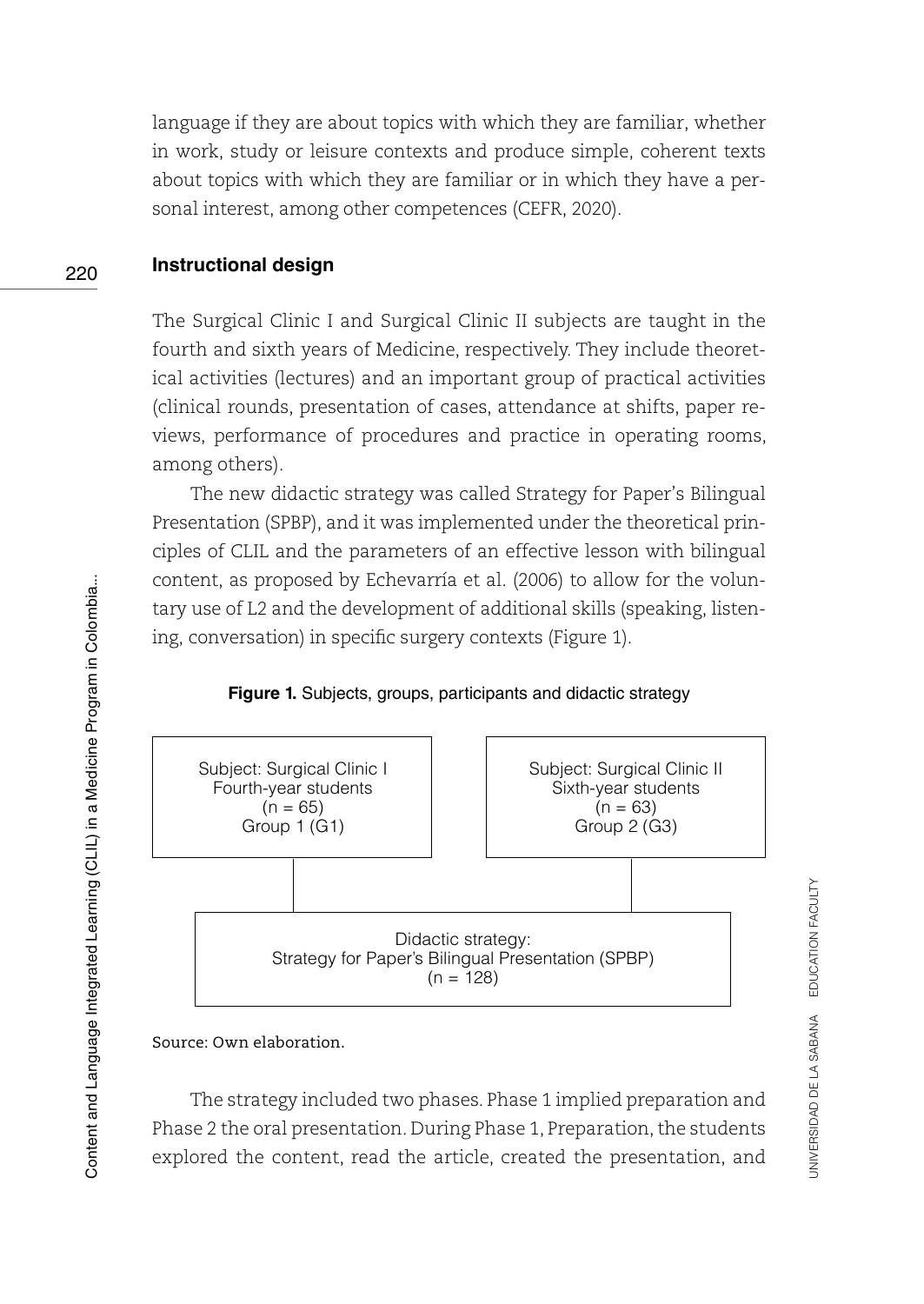uploaded it to the Learning Management System. During Phase 2, Presentation, the students did the oral presentation, expressed their opinion and participated in the group discussion. Table 1 and Table 2 summarize the detailed process for both Phase 1 and Phase 2, respectively (see Tables 1 and 2).

| <b>Phase 1. Preparation</b> |                                                                                                                                                                |                                                                                                                                       |                             |  |  |  |
|-----------------------------|----------------------------------------------------------------------------------------------------------------------------------------------------------------|---------------------------------------------------------------------------------------------------------------------------------------|-----------------------------|--|--|--|
| <b>Steps</b>                | <b>Activity</b>                                                                                                                                                | <b>Description</b>                                                                                                                    | Days before<br>presentation |  |  |  |
| 1                           | Access to the activity<br>available in the<br>Learning Management<br>System (LMS) Google<br>Classroom: https://<br>classroom.google.com/c/<br>MzM0MDYwMDk5NjNa | Students are invited<br>by the professor to<br>access the LMS and<br>explore all the course<br>and the academic<br>activity contents. | 8                           |  |  |  |
| $\overline{2}$              | Assignment of the article<br>in English (original<br>research or review<br>articles).                                                                          | The professor sends<br>the assigned articles by<br>email for all students to<br>read and prepare the<br>presentation.                 | 6                           |  |  |  |
| 3.                          | Selection of students for<br>the oral presentation.                                                                                                            | The professor selects<br>the students who<br>will perform the<br>presentation.                                                        | 6                           |  |  |  |
| $\overline{4}$ .            | Delivery of the file with<br>the visual support of the<br>presentation (in English)<br>on the LMS.                                                             | Students upload the<br>presentation on the<br>LMS to be read by all<br>the participants of the<br>session.                            |                             |  |  |  |

|  |  |  |  | Table 1. Strategy for Paper's Bilingual Presentation (SPBP) - Phase 1 |  |  |  |
|--|--|--|--|-----------------------------------------------------------------------|--|--|--|
|--|--|--|--|-----------------------------------------------------------------------|--|--|--|

Source: Own elaboration.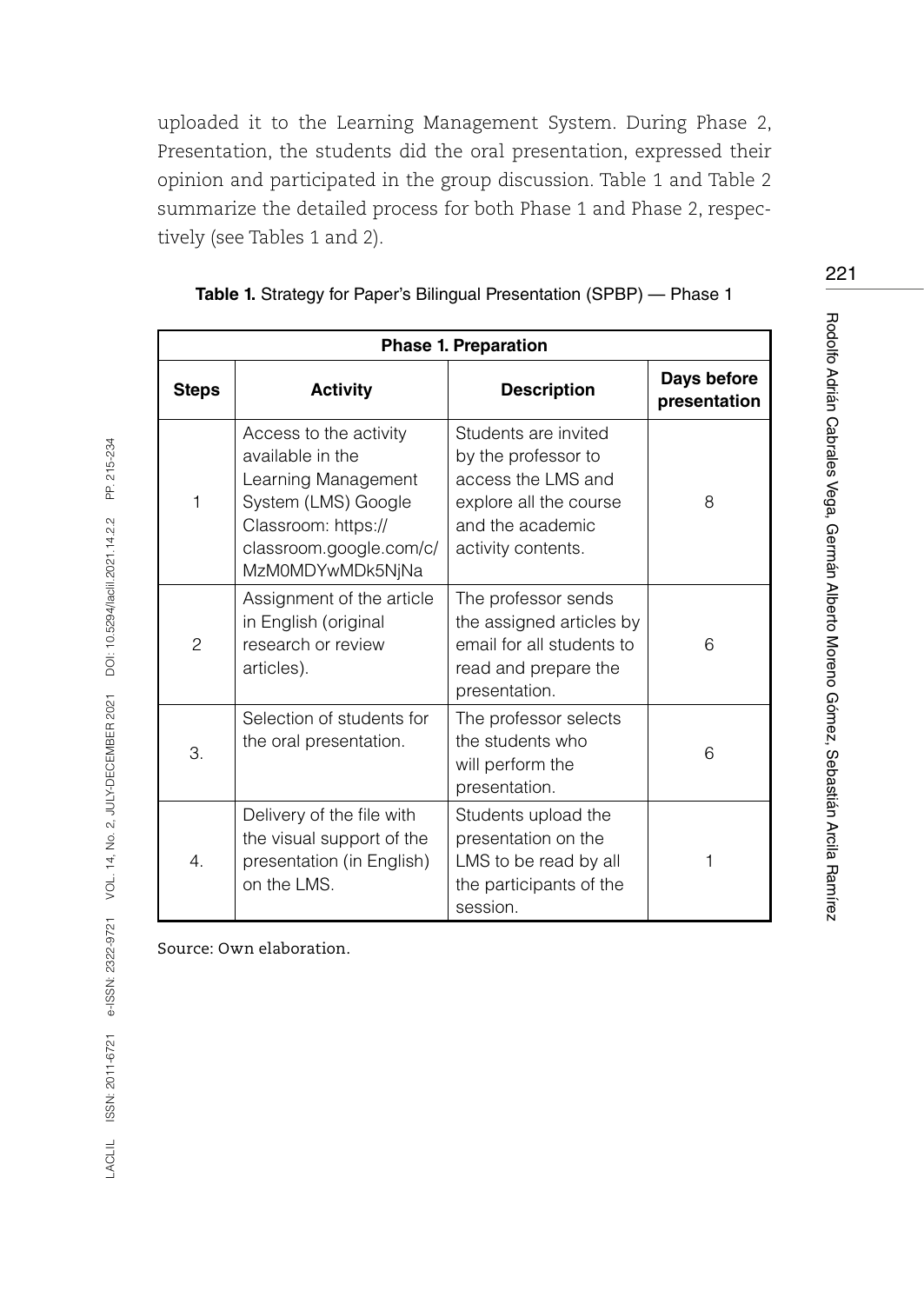|                | Phase 2. Oral presentation |                                                                                                                                                                                                                  |                                                                                                                            |             |  |  |  |
|----------------|----------------------------|------------------------------------------------------------------------------------------------------------------------------------------------------------------------------------------------------------------|----------------------------------------------------------------------------------------------------------------------------|-------------|--|--|--|
| <b>Steps</b>   | <b>Activity</b>            | <b>Description</b>                                                                                                                                                                                               | Language<br>component-<br><b>Skill. Spanish</b><br>$(L1)$ – English<br>(L2)                                                | <b>Time</b> |  |  |  |
| $\mathbf{1}$   | Opening                    | The professor begins with<br>a short introduction and<br>presents the expected<br>learning outcomes.                                                                                                             | Oral presentation<br>$(L2)$ .<br>Communicative<br>competence.                                                              | 5 min       |  |  |  |
| $\overline{c}$ | Oral<br>presentation       | The student presents the<br>article using the standard<br>structure of the body of<br>research manuscripts:<br>Introduction, Materials<br>and Methods, Results,<br>Discussion and<br>Conclusions.                | Oral presentation<br>and use of ICT.<br>Main use of L2.<br>L1 is an option.<br>Communicative<br>competence.<br>Use of ICT. | 12<br>min   |  |  |  |
| 3              | Personal<br>opinion        | The student expresses<br>his/her opinion about the<br>content of the article and<br>the importance of the<br>results in the global and<br>local context.                                                         | Main use of L2.<br>L1 is an option.<br>Critical review of<br>the literature.                                               | 3 min       |  |  |  |
| $\overline{4}$ | <b>Discussion</b>          | All the participants in the<br>session make comments<br>about the paper,<br>relevance, resolution<br>of doubts and potential<br>applications.                                                                    | Main use of L2.<br>L1 is an option.<br>Communicative<br>competence.<br>Critical thinking.                                  | 5 min       |  |  |  |
| 5              | Final<br>reflection        | The professor and the<br>students make general<br>comments on the activity,<br>a final reflection about<br>the presentation, how<br>to improve it and the<br>importance of the activity<br>in their professional | Use of L2.<br>Reflective<br>thinking.<br>Metacognition.<br>What I learned.<br>Mistakes that I<br>noticed.<br>How I can     | 5 min       |  |  |  |
|                |                            | development.<br>Qualitative self-<br>assessment and co-<br>assessment.                                                                                                                                           | improve.                                                                                                                   |             |  |  |  |

# **Table 2.** Strategy for Paper's Bilingual Presentation (SPBP) — Phase 2

Content and Language Integrated Learning (CLIL) in a Medicine Program in Colombia... Content and Language Integrated Learning (CLIL) in a Medicine Program in Colombia...

222

UNIVERSIDAD DE LA SABANA EDUCATION FACULTY

UNIVERSIDAD DE LA SABANA EDUCATION FACULTY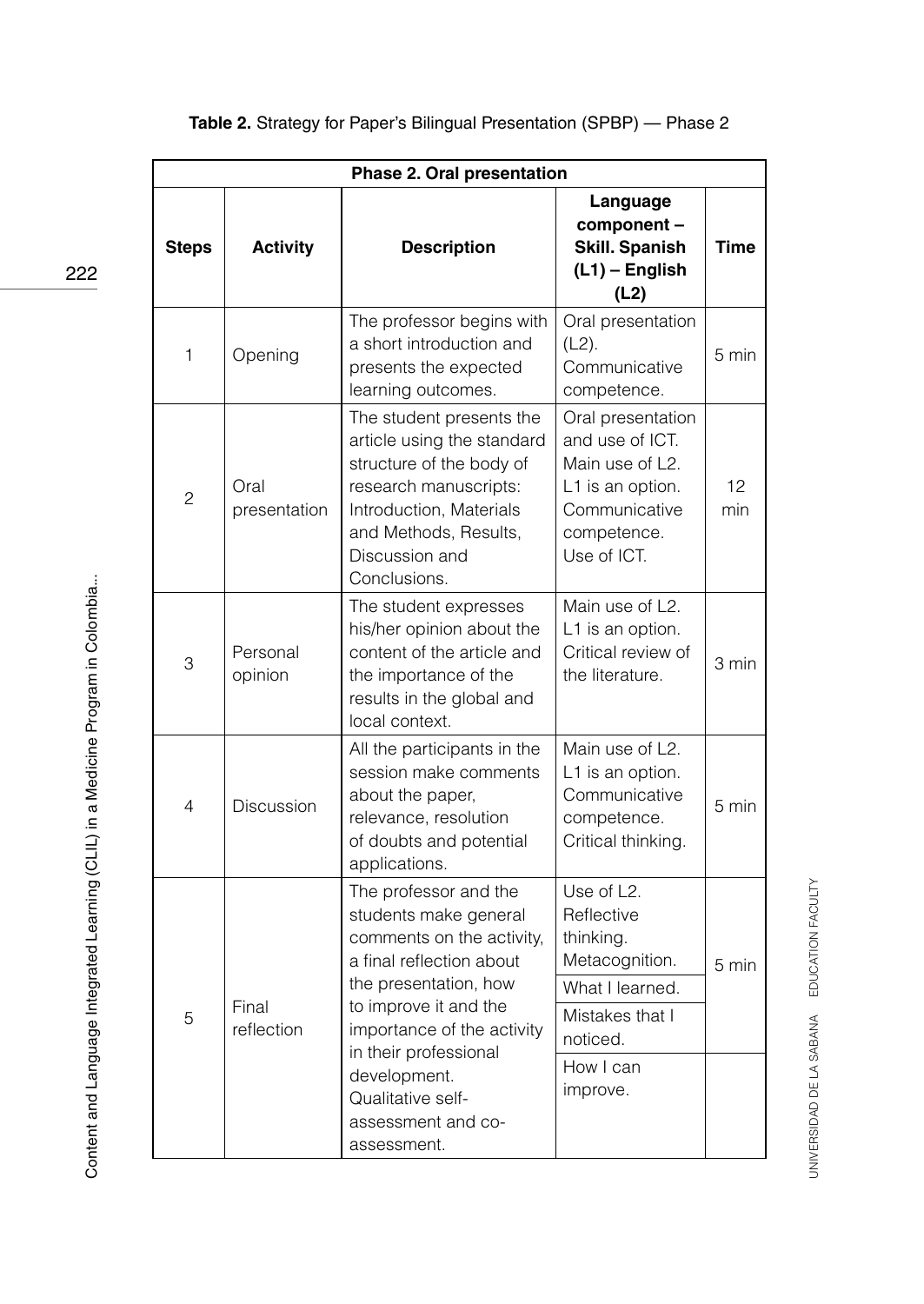| <b>Phase 2. Oral presentation</b> |                 |                    |                                                                              |             |  |  |
|-----------------------------------|-----------------|--------------------|------------------------------------------------------------------------------|-------------|--|--|
| <b>Steps</b>                      | <b>Activity</b> | <b>Description</b> | Language<br>component -<br><b>Skill. Spanish</b><br>$(L1)$ – English<br>(L2) | <b>Time</b> |  |  |
|                                   |                 |                    | What I taught /<br>explained to my<br>partner.                               |             |  |  |
|                                   |                 |                    | Suggestions.<br>Comments.                                                    |             |  |  |
|                                   |                 |                    | Next session.                                                                |             |  |  |

#### **Assessment of the strategy**

At the end of the respective academic semester, the students participating in the study were invited to fill in an anonymous online survey in English, available in Google forms. The survey included seven multiple-choice questions (Likert scale) and open questions related to the importance of English in medical training, its applicability in disciplinary contexts, and the degree of satisfaction in the activity performed (Table 3). The results were tabulated in Excel and analyzed with the Stata package v15. Univariate analysis through frequency distribution was developed, along with central tendency and dispersion measures. Chi square tests were used to establish the dependency ratio between categorical variables. Nonparametric (Mann-Whitney U tests) were used to compare quantitative variables that did not accomplish assumptions of normality. The significance level established was 0.05. Categories and frequency distribution were defined for the responses to the open-ended questions.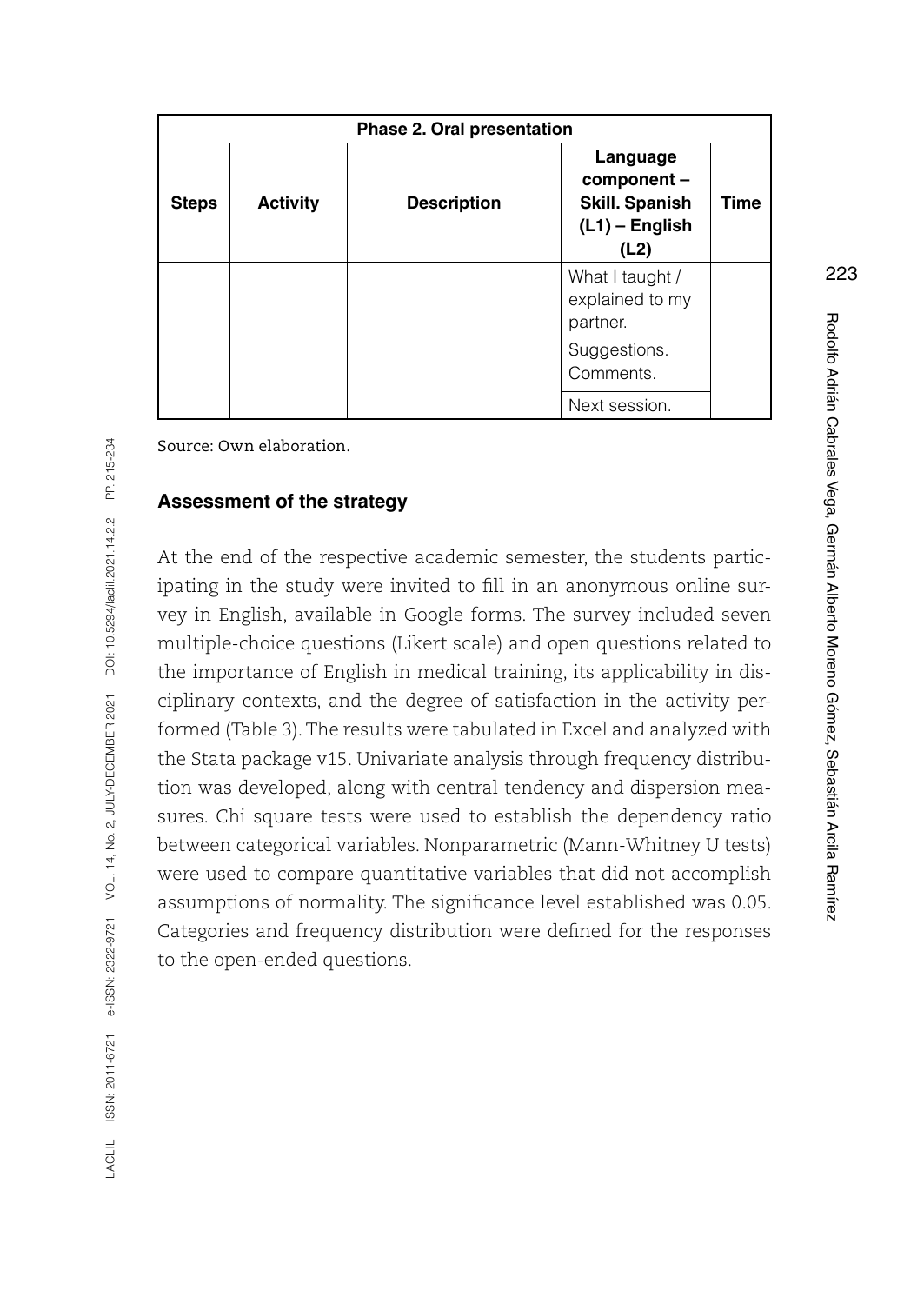| <b>Categories</b>                                                            | <b>Statements</b>    |                                                                                                                                                                                       | <b>Likert scale</b>                                              |
|------------------------------------------------------------------------------|----------------------|---------------------------------------------------------------------------------------------------------------------------------------------------------------------------------------|------------------------------------------------------------------|
| Importance<br>of English<br>in learning                                      | Statement<br>1. (S1) | Communicating (speaking,<br>listening, reading and<br>writing) in another<br>language (English) is<br>currently very important for<br>a physician.                                    |                                                                  |
| medicine                                                                     | Statement<br>2. (S2) | The knowledge of English<br>has been necessary to<br>advance without difficulties<br>in my academic program.                                                                          |                                                                  |
|                                                                              | Statement<br>3. (S3) | The UTP Medicine<br>Program, through<br>professors and subjects,<br>encourages students to<br>use the English language.                                                               | 1. Strongly agree                                                |
| Professors' use<br>and promotion<br>of English in<br>the Medicine<br>program | Statement<br>4. (S4) | The use of English in<br>the teaching of medical<br>subjects should be<br>encouraged in other<br>subjects and semesters.                                                              | 2. Agree<br>3. Neutral<br>4. Disagree<br>5. Strongly<br>disagree |
|                                                                              | Statement<br>5. (S5) | English language learning<br>should be done using<br>specific content of the<br>undergraduate programs<br>offered by UTP.                                                             |                                                                  |
| SPBP.<br>Implementation<br>and difficulties                                  | Statement<br>6. (S6) | During the preparation for<br>the oral presentation of<br>the assigned article, I had<br>some difficulties in terms<br>of reading, understanding,<br>and/or selecting the<br>content. |                                                                  |
|                                                                              | Statement<br>7. (S7) | The activity "SPBP" carried<br>out seems important to my<br>training.                                                                                                                 |                                                                  |

# **Table 3.** Questions of the survey

224

UNIVERSIDAD DE LA SABANA EDUCATION FACULTY UNIVERSIDAD DE LA SABANA EDUCATION FACULTY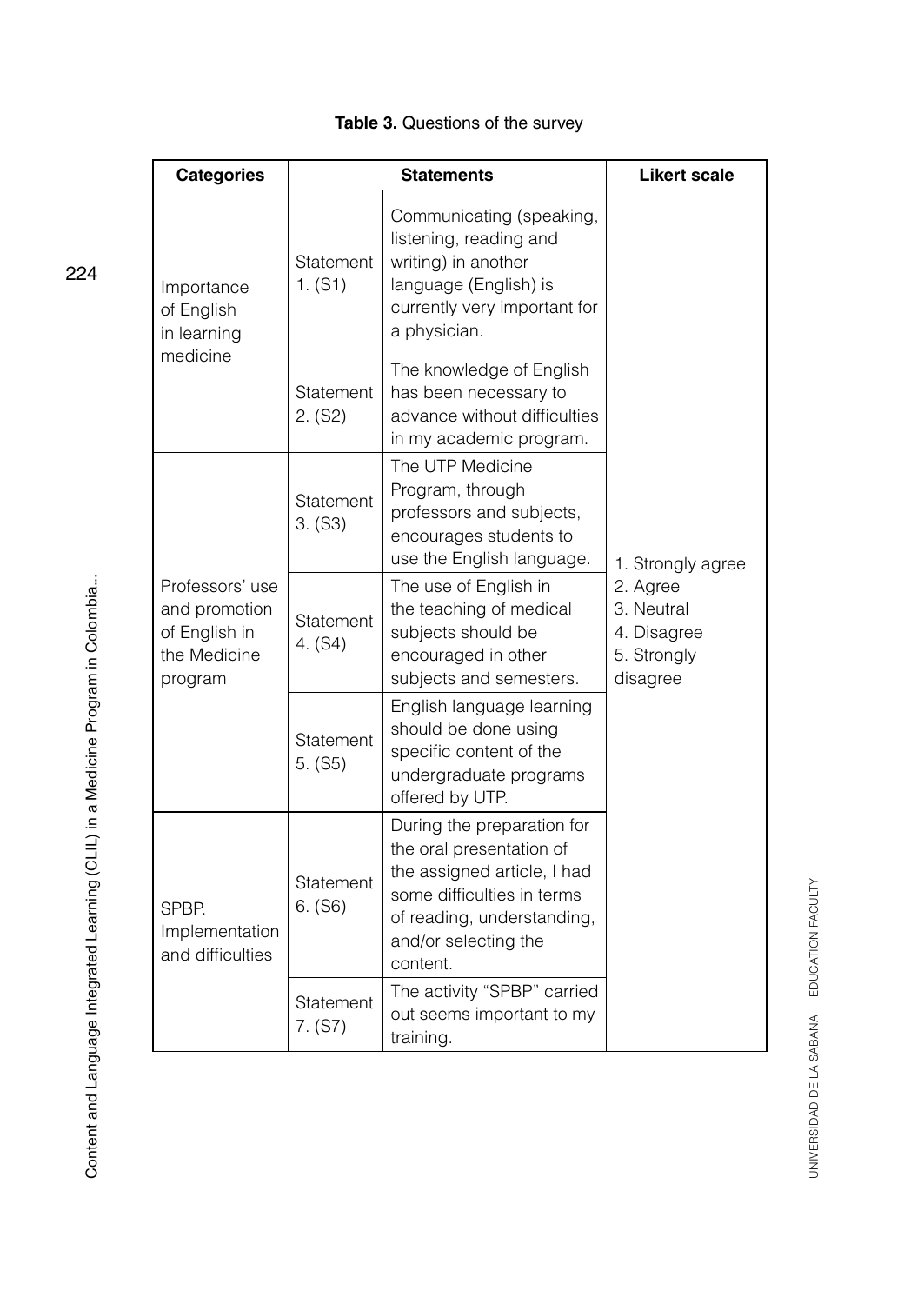| <b>Categories</b>                         |                             | <b>Statements</b>                                                                                                                                                                                                     | Likert scale                                                                                                                                                                    |
|-------------------------------------------|-----------------------------|-----------------------------------------------------------------------------------------------------------------------------------------------------------------------------------------------------------------------|---------------------------------------------------------------------------------------------------------------------------------------------------------------------------------|
| Use of English<br>language<br>during oral | Question<br>8. (Q8)         | The oral presentation of<br>the assigned article was<br>made.                                                                                                                                                         | 1. Exclusively in<br>English<br>2. Predominantly<br>in English<br>3. English and<br>Spanish in equal<br>parts<br>4. Predominantly<br>in Spanish<br>5. Exclusively in<br>Spanish |
| presentations                             | Open-<br>ended<br>questions | 1. If your presentation was<br>predominantly/exclusively<br>in Spanish, what do you<br>think could be the reason?<br>2. Please, write here if you<br>have any recommendation<br>to improve this didactic<br>activity. |                                                                                                                                                                                 |

# **Results**

### **Participants**

The questionnaire was answered by all the participants (128) (see Figure 1), 64.1% of whom were women (82) and 35.9% were men (46). There was not any significant difference in terms of answers between female and male participants. The socio-demographic characteristics are described in Table 4. The average age was 23 years for G1 and 25 years for G2. Inside each group, there was not any significant difference in the relation sex/age. Fifty-seven percent (73) had taken six or more English courses, while 43% (55) had taken five English courses or fewer. 225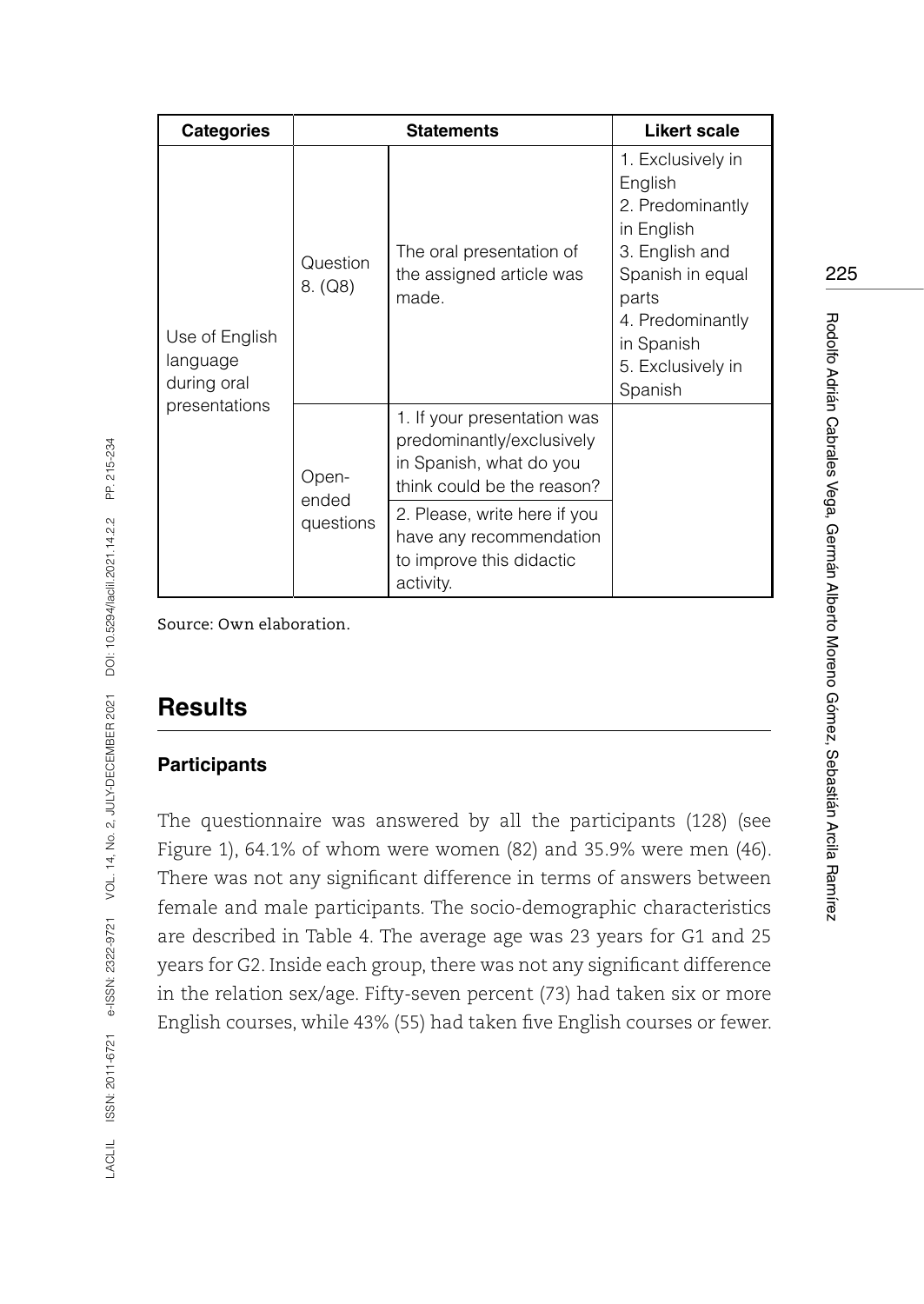| <b>Variable</b> |           | $G1(n=65)$    |      | $G2(n=63)$      |      | <b>Total</b>  |      |
|-----------------|-----------|---------------|------|-----------------|------|---------------|------|
|                 |           | n             | %    | n               | %    | n             | ℅    |
|                 | Male      | 22            | 33.8 | 24              | 38.1 | 46            | 35.9 |
| Sex             | Female    | 43            | 66.2 | 39              | 61.9 | 82            | 64.1 |
| English         | 5 or less | 31            | 47.7 | 24              | 38.1 | 55            | 42.9 |
| courses         | 6 or more | 34            | 52.3 | 39              | 61.9 | 73            | 57.1 |
|                 |           | Median - (IR) |      | Median - (IR)   |      | Median - (IR) |      |
| Age             | Male      | $23(22-24)$   |      | $24.5(23 - 27)$ |      | $23(22-26)$   |      |
|                 | Female    | $23(22-24)$   |      | $25(24-25)$     |      | $24(23 - 25)$ |      |

**Table 4.** General characteristics of participants

#### **Importance of English in learning medicine (S1, S2)**

For 98.5% (126) of those surveyed, English is very important in the exercise of the profession, and for 86% of them (110) learning it is necessary to advance without difficulties in their academic program.

# **Professors' use and promotion of English in the Medicine program (S3, S4, S5)**

The use of English to teach Medicine contents by the professors of the program generated varied responses. For instance, the students who considered that the program encourages the use of English in their subjects represented a 52.3% (67). In contrast, 18% (23) disagreed with this statement, while 29.7% (38) of respondents remained neutral. Similarly, 85.9% (110) agreed with the possibility of a change in the institutional strategy for learning English (as an external requirement) and its incorporation in other subjects and semesters of the Medicine program and other programs of the University. Finally, there was a 9.4% (12) of students who disagreed with this statement, and 4.7% (6) provided a neutral answer.

## **SPBP. Implementation and difficulties (S6)**

In relation to the total of respondents, 52.3% (67) denied having difficulties in preparing the oral presentation of the assigned scientific paper. About 28.9% (37) expressed some issues in relation to reading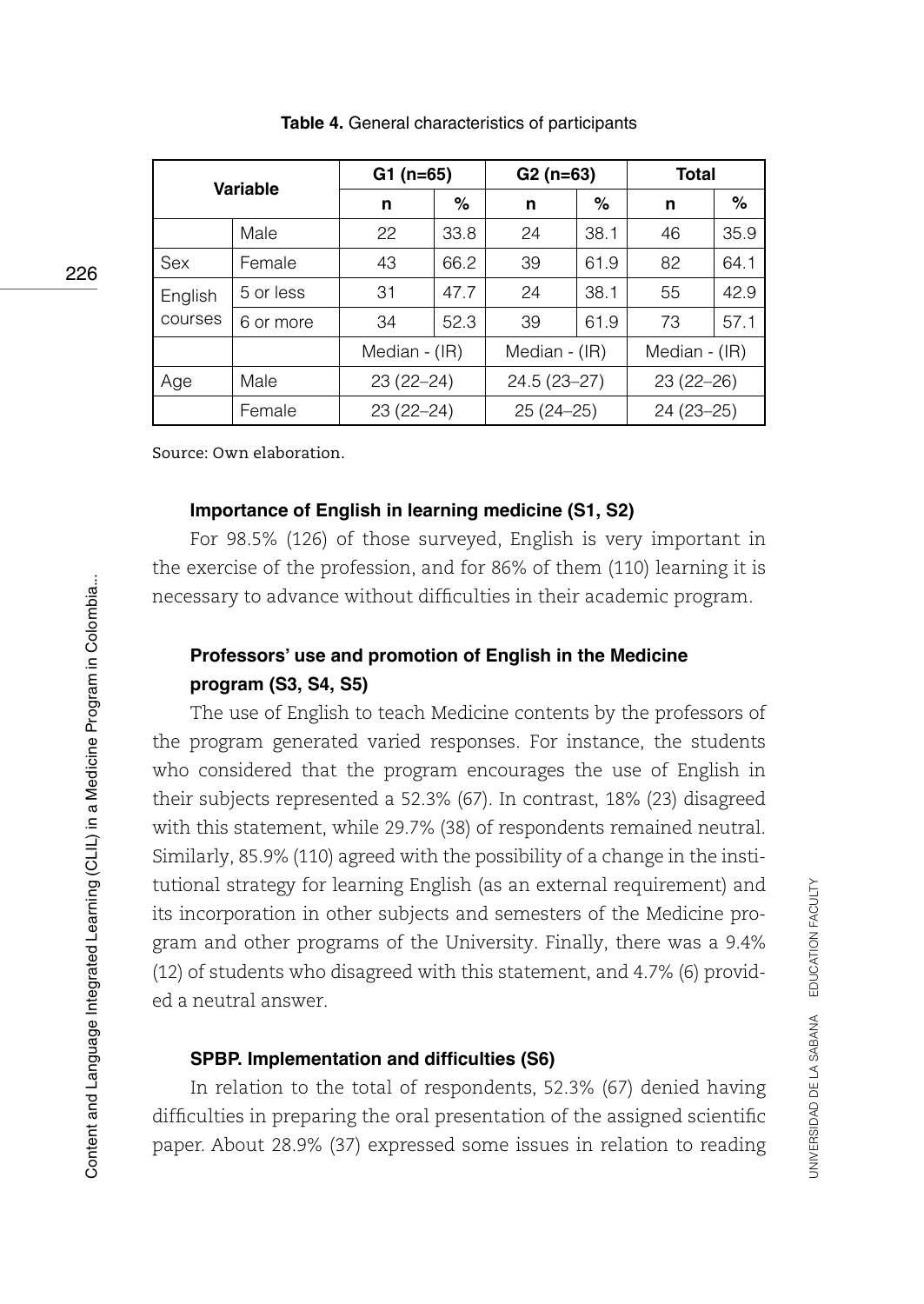comprehension or selection of the content, and 18.8% (24) recorded a neutral response.

#### **Use of English language during oral presentations (Q8)**

In reference to the use of English during oral presentations, 61% (78) of students made exclusive or predominant use of the English language, while 10.1% (13) used Spanish and English in the same proportion. For 28.9% (37) of the students, Spanish was their main language. When inquiring about the reasons for not using English, they mainly expressed an elementary development of oral skills, stage fright and insecurities in terms of phonological aspects of medical language: "I master reading in English because it has been absolutely necessary, the other components have been relegated and a lot of practice is needed (E8, Q3)" or "It is not easy for me to speak English, I practice it very little and doing it in front of several people, colleagues and interns, is intimidating and embarrassing you knowing that I do not do it well (E6, Q6)<sup>1</sup>.

# **Assessment of the SPBP and recommendations (S7 and openended questions)**

There were different responses in relation to the strategy applied. For example, 86.7% (111) valued the activity positively and 12.5% (16) expressed themselves in a neutral way. In terms of the recommendations provided by students, 68 answers were collected (Table 5). Students comments included the suggestion to maintain the activity, and extend it to other semesters and courses.

| Category                                     | Number of<br>comments | $\%$ |
|----------------------------------------------|-----------------------|------|
| To maintain the activity                     | 21                    | 30.9 |
| To implement in other subjects and levels    | 15                    | 22.1 |
| To give more time for preparation            | З                     | 4.4  |
| To select small groups for the presentations |                       | 2.9  |

**Table 5.** Recommendations to improve SPBP activity

1 Translated from the original quotes.

LACLIL ISSN: 2011-6721 e-ISSN: 2322-9721 VOL. 14, No. 2, JULY-DECEMBER 2021 DOI: 10.5294/laclil.2021.14.2.2 PP. 215-234

ISSN: 2011-6721 e-ISSN: 2322-9721 VOL. 14, No. 2, JULY-DECEMBER 2021

ACLIL

PP. 215-234

DOI: 10.5294/laciil.2021.14.2.2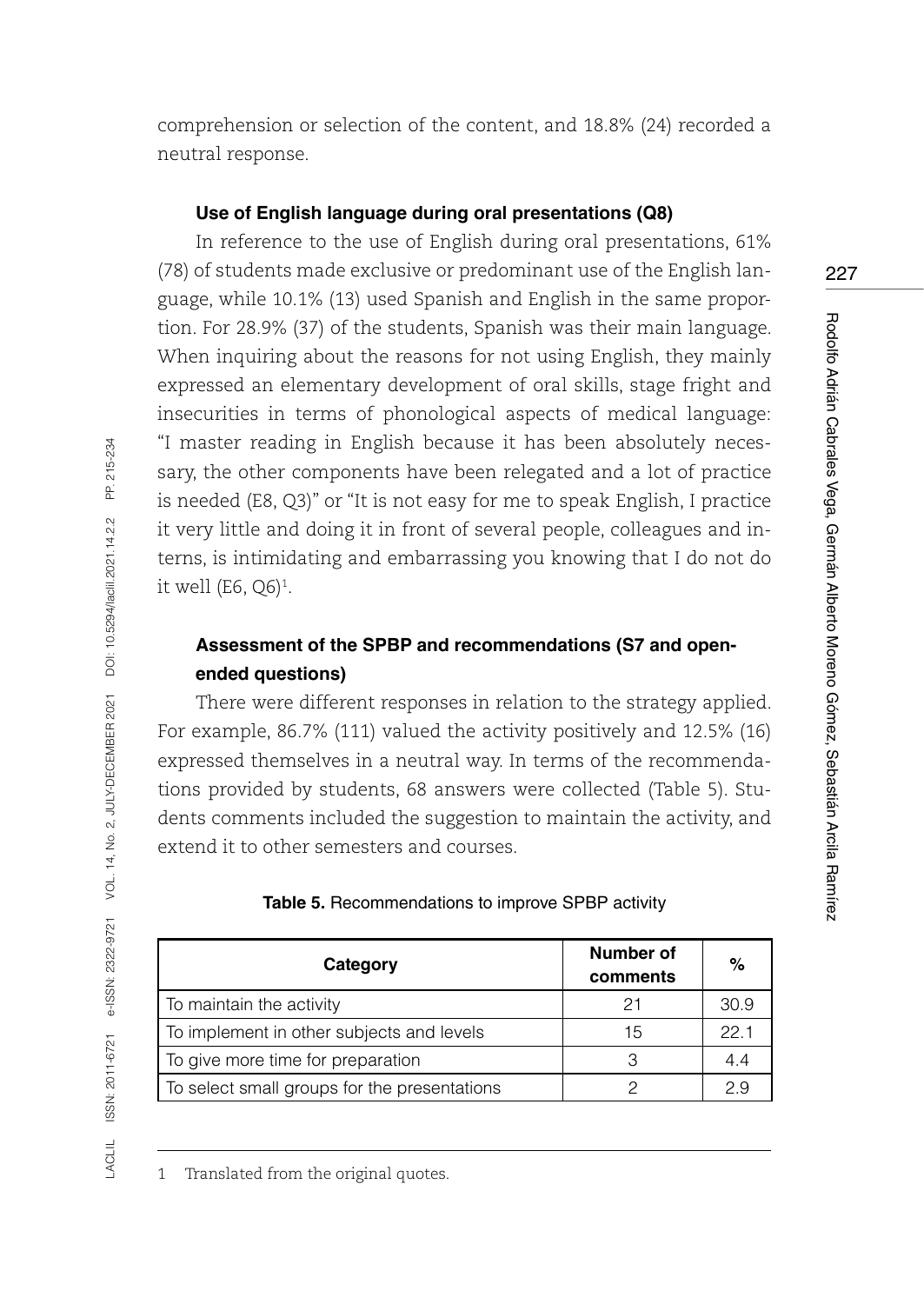| Category                                                     | Number of<br>comments | %   |
|--------------------------------------------------------------|-----------------------|-----|
| Individual presentations on a topic                          | $\mathcal{P}$         | 2.9 |
| Students' participation in the selection of a topic          | 3                     | 4.4 |
| To include clinical training and diversify the topics        | 5                     | 7.4 |
| To schedule longer sessions with more<br>presentations.      | 3                     | 4.4 |
| To send instructions for the design and oral<br>presentation | 2                     | 2.9 |
| The activity did not impact positively                       | $\mathcal{P}$         | 2.9 |
| To choose the didactic during presentations                  | 1                     | 1.5 |
| To design a glossary of medical terminology                  | 1                     | 1.5 |
| To switch between English and Spanish in the<br>activity     | $\mathcal{P}$         | 2.9 |
| To apply assessment before and during the<br>session         | 6                     | 8.8 |
| <b>TOTAL</b>                                                 | 68                    | 100 |

Regarding the recommendations to improve the activity, only 2.94% of open-ended answers provided negative feedback. This means that most answers expressed a positive view about the activity: "I think that this activity is very important for me, because it takes me out of my comfort zone, it forces me to use another language, which is essential because it is the most used in the literature (E4, Q14)."

Furthermore, 31% of the responses emphasized the need to maintain the activity, and 22% considered that similar activities should be implemented in other semesters of the Medicine curriculum. In addition, 8.8% of respondents considered the importance of including an input/output test as a strategy to maintain the participants' attention.

I think it is a very valuable exercise that should be encouraged in other semesters and subjects. Nowadays English in medical education is really important not only for the general doctor but in the future in order to apply to residencies. I think the use of tools like kahoot or those online quizzes help a lot in the learning progress and should be used in all the sessions. (E 7, Q3)

Other recommendations expressed by students included the potential advantages of presenting clinical cases (5.8%), the extension of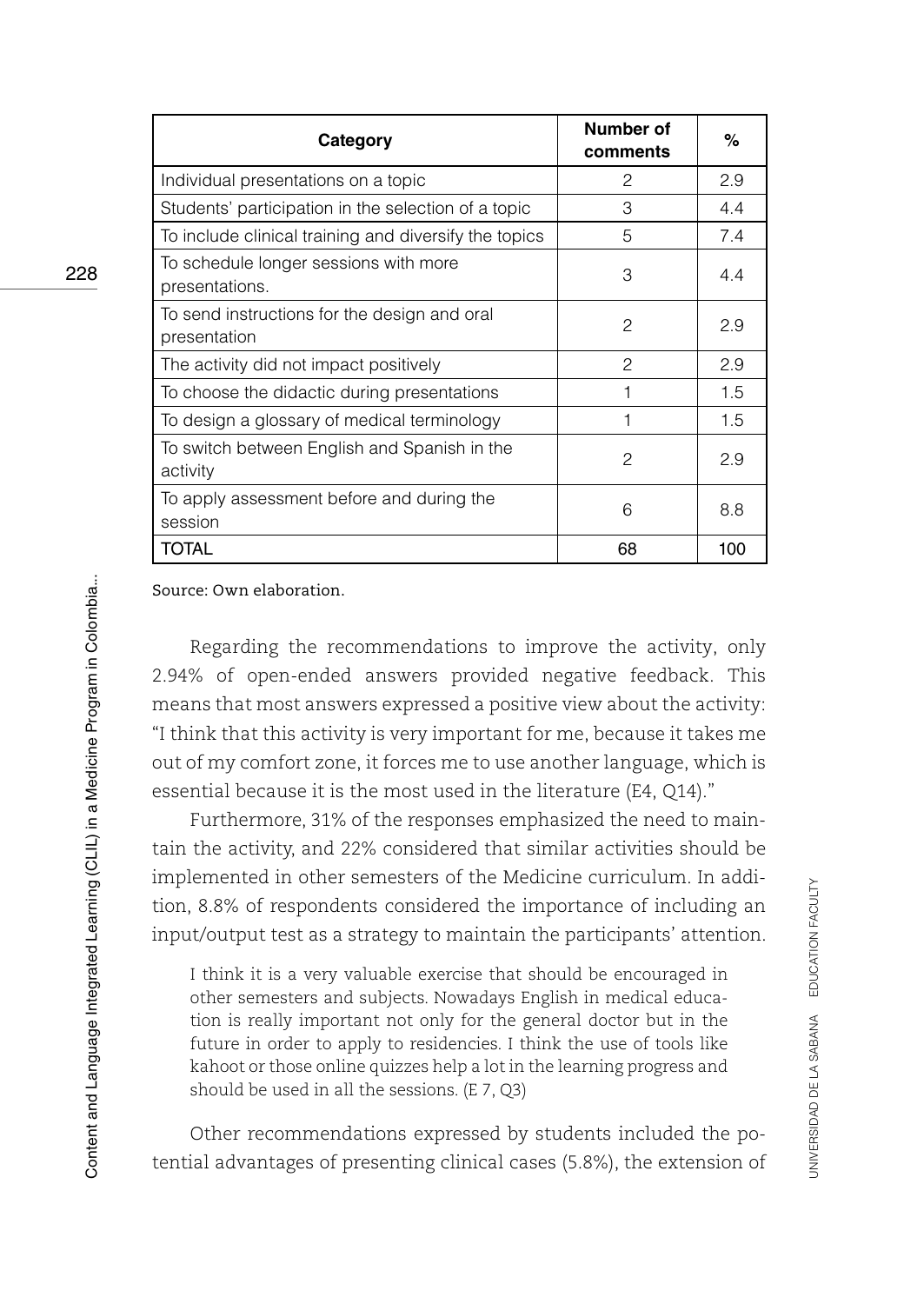preparation periods (4.4%), and the collective selection of topics for the presentations (4.4%), among others.

I liked it very much because it is a good opportunity to practice my "speaking" because we, as students, have to read a lot of articles in English but we don't have the chance to talk in English with others; and it's not about who speaks more fluently or have better accent, it's about stop being afraid of the language and just do it and this is a great opportunity to do so. (E3, Q2)

Finally, with the purpose of avoiding confounding variables related to the differences in students' training level, answers were grouped in an abbreviated Likert scale of three options: agree, disagree, and neutral, for both groups. Questions S2 and S7, related to the importance of L2 and the strategy used in this study, revealed statistically significant differences when comparing G1 and G2 (p=0.006 and p=0.012, respectively). These differences can be explained by the higher number of neutral answers in G1.

# **Discussion**

Didactic strategies like the one presented in this paper provide students with a more contextualized learning of a foreign language as they combine the language skills (reading, writing, speaking, and listening) in the learning process but applied to a specific academic program. Generally, CLIL courses within the clinical training in the medicine curriculum should focus on communication, medical terminology, and everyday health terminology, but also appropriately emphasize on writing and reading. Similar to Roca et al. (2015), a good number of students had a high perception of the importance of L2 in Medicine (98.5%) and a favorable opinion for replicating these experiences in this and other university programs (85.9%).

However, since basic knowledge is learnt and essential natural scientific foundations are discussed in the basic sciences learning in the first stages of the medicine training, it might be of greater benefit to implement CLIL in the clinical training stage. One reason is the complexity of different topics that already have to be integrated in the first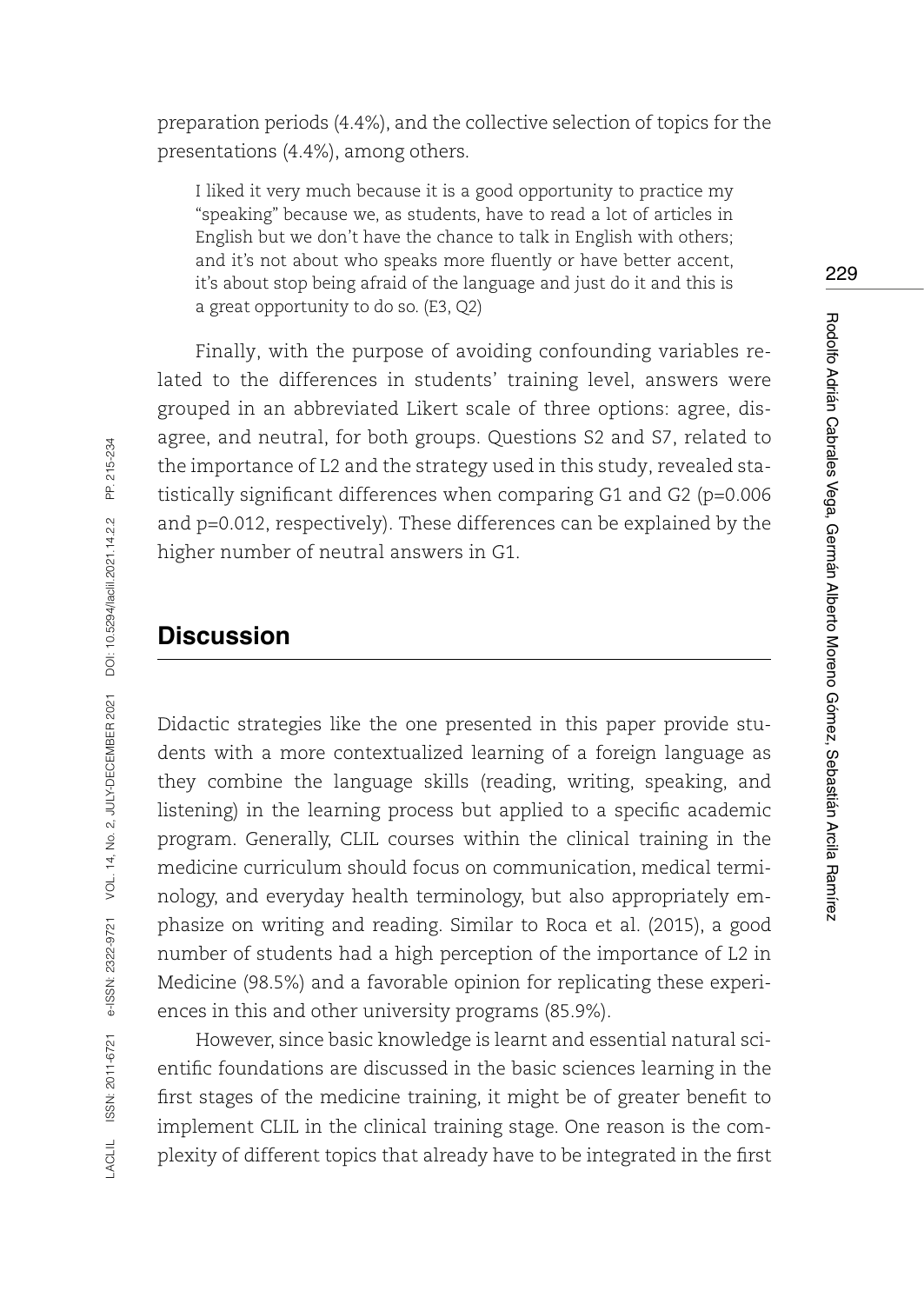semesters (pre-clinical stage). Likewise, subjects such as Chemistry, Molecular Biology, and Physiology, for instance, might be of great difficulty to understand in a foreign language. Students might feel insecure and not well prepared when this fundamental knowledge is learned through English (Stapel, 2016).

CLIL represented an appropriate approach for the positive reception of bilingual practices in the classroom, according to the participants of this study. Similar to SPBP, in the case of teaching a technical language, the material that is relevant to the objectives of the program is derived directly from the field of interest of the students, along with the implementation and design of more and new strategies for using the language and gradually incorporating it as an instructional language in the upper semesters (Alshareef et al., 2018; Rus, 2019). This approach increases opportunities for intrinsic learning motivation and faster development of reading, speaking, and comprehension skills, as well as for solving professional activities in a foreign language (Stapel, 2016).

The comments expressed by the participants on the importance of learning English integrated with medical content show the advantage of CLIL in this context. Gavrilova and Trostina (2014) and Dale and Tanner (2012) report the positive impact of the implementation of CLIL on the motivation of undergraduate students. These authors sustain that CLIL is directly linked to the academic interests of students because it actively involves them in the learning process. However, the implementation of this learning modality is complex, since the teaching of a foreign language from the content of the programs must combine the purely linguistic objectives and the specialized context (Arias, 2017).

Stapel (2016) highlights how challenging it is for learners who are non-native speakers of English to develop academic tasks, such as an oral presentation. This circumstance explains why almost a third of the contestants decided to conduct their presentations in Spanish. Therefore, it implies that, even after having mastered an independent level of proficiency in English, some students express different degrees of reluctance towards oral production of the foreign language. The high number of neutral answers for S2 and S7 submitted by G1 can be associated with low awareness of the importance of English in medical education. Students may believe that the course is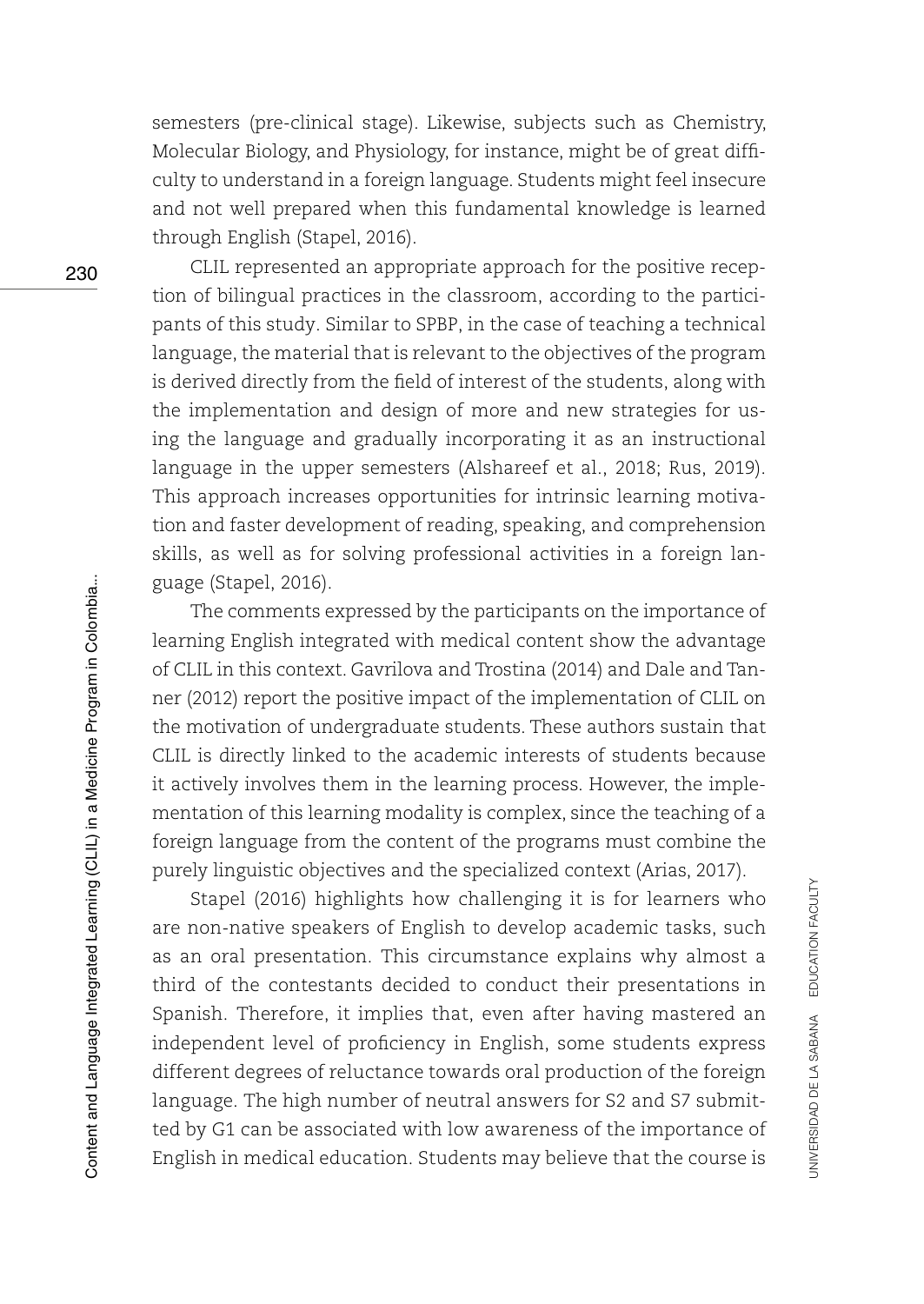taught in a foreign language only to enhance their foreign language proficiency.

This "awareness of the need" could be explained in terms of the way in which English learning is implemented at the university. Students at this level interact with "specialized" medicine learning materials even though they did not have the opportunity to interact with more "general" materials in an earlier stage of their learning process. Regarding this, Hutchinson et al., (1987, p. 53) stated that "if learners, sponsors and teachers know why the learners need English, that awareness will have an influence on what will be acceptable as reasonable content in the language course".

A creative didactic strategy like the one proposed in this article marks a next desirable superior level in modernizing and maximizing learning experiences through teaching strategies. In this way, the full potential of a student's abilities can be activated and the desire for independence and originality, for competition, for searching novelty, and working better in the language classes can be encouraged and the learners' best interests are satisfied. Creative teaching strategies foster motivation and self-assessment, which is a catalyst of learning (Lee, 2017; Rus, 2019).

# **Conclusions**

The main goal of this didactic strategy was to improve the students' ability to recognize and produce spoken and written language in order to effectively interact with colleagues, academic teams, and patients. Another objective was to prepare students in such a way that they identify and understand medical concepts, hospital culture, and the corresponding discourses in Spanish (L1) and English (L2).

The results of this study showed that students positively valued the inclusion of bilingual spaces within their disciplinary training. High motivation and an attitude towards its diffusion in other settings of the curriculum are expressed. Variables such as the increase in performance and the increase in the cognitive domain of academic language proficiency should be the subject of further studies. The need to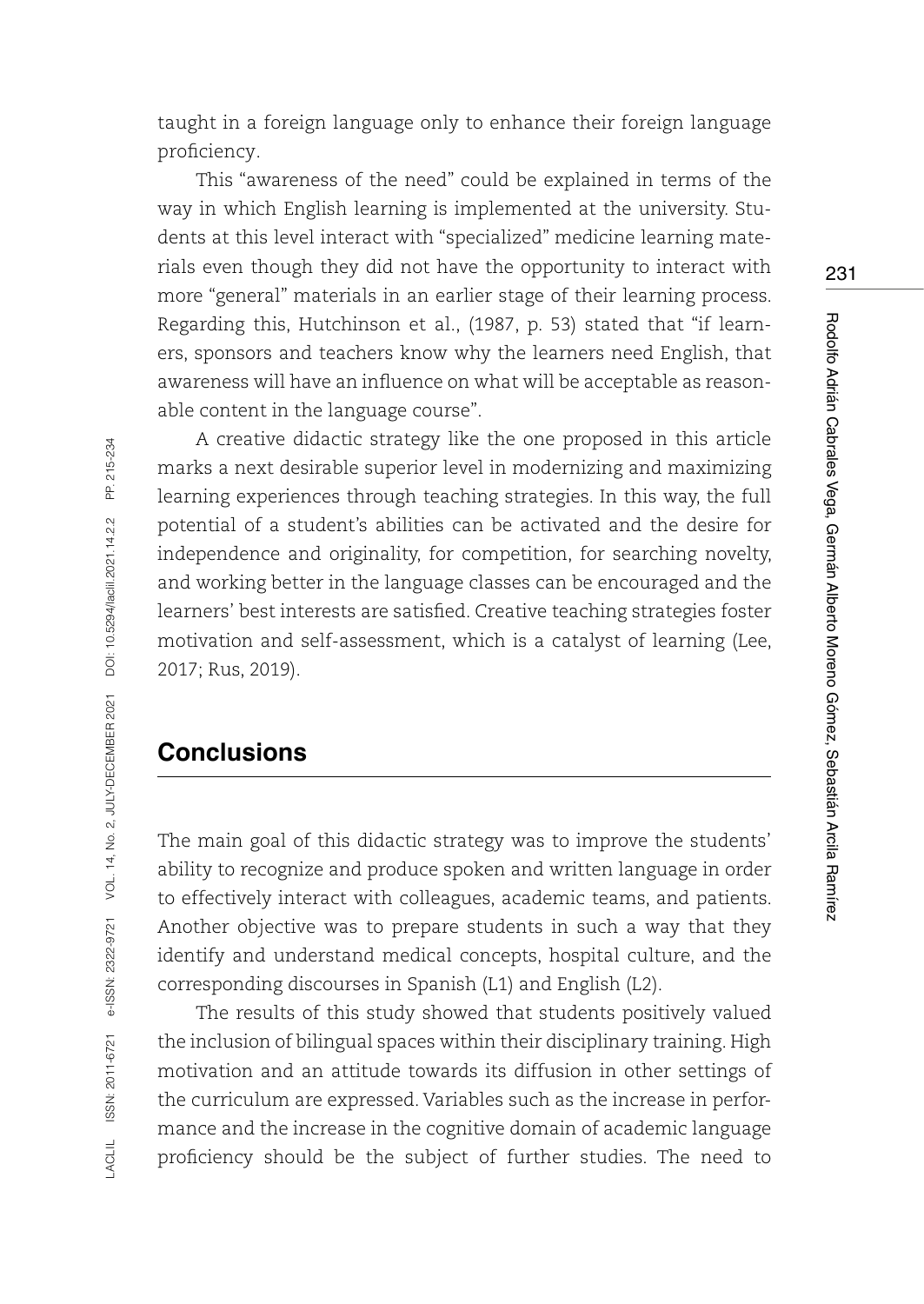implement more strategies for the use of the language is ratified since the students are in favor of receiving them.

This premise encompasses higher education didactics, the role of language in CLIL settings by paying particular attention to the features of scientific language, and the implications for teachers. In order to realize CLIL programs, a needs analysis should be carried out before actions begin (Ruiz-Garrido & Fortanet-Gómez, 2009). A diagnostic English test including sections on grammatical knowledge, reading and listening comprehension as well as writing and speaking skills may be required to ensure that students are not failing in CLIL settings due to certain language barriers (Gavrilova & Trostina, 2014, p. 11). Additionally, a short course on specific medical glossary could be useful to facilitate oral presentation and understanding of documents.

Finally, teaching future professionals how to communicate in a foreign language in a specialized working environment is deeply related to the interconnected society of the 21st century (the last of the four C's). The goal of an SPBP project would therefore be that of helping students to adapt to this purpose.

# **Ethical Approval**

This research was evaluated and endorsed by the Bioethics Committee of Universidad Tecnológica de Pereira (Code 03-130420).

# **References**

- Abi-Raad, V., Raad, K., Daaboul, Y., Korjian, S., Asmar, N., Jammal, M., & Bahous, S. A. (2016). Medical education in a foreign language and history-taking in the native language in Lebanon–a nationwide survey. *BMC Medical Education*, *16*(1), 298–303. [https://doi.org/10.1186/](https://doi.org/10.1186/s12909-016-0826-7) [s12909-016-0826-7](https://doi.org/10.1186/s12909-016-0826-7)
- Alshareef, M., Mobaireek, O., Mohamud, M., Alrajhi, Z., Alhamdan, A., & Hamad, B. (2018). Decision makers' perspectives on the language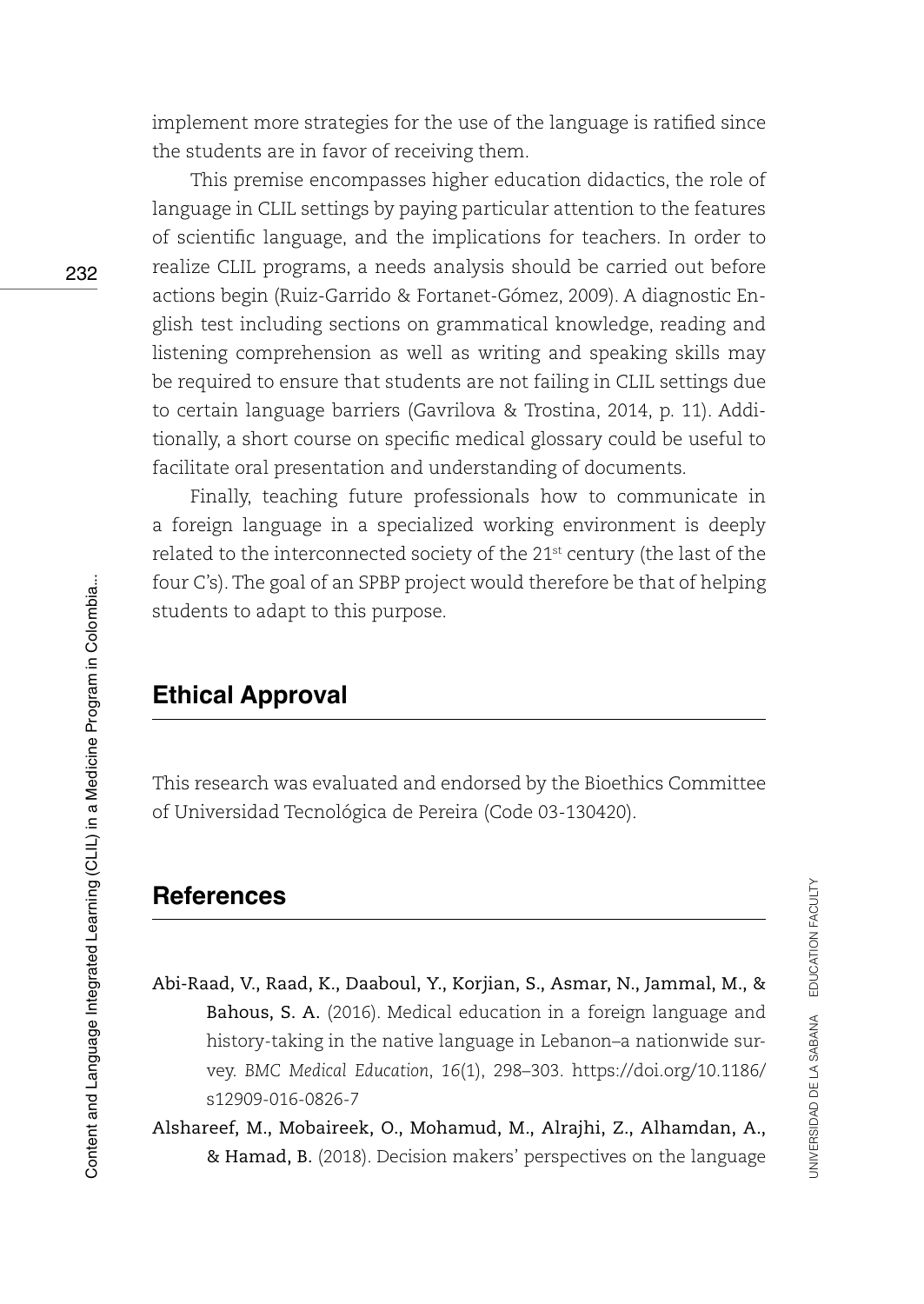of instruction in medicine in Saudi Arabia: A qualitative study. *Health Professions Education*, *4*(4), 308–316. [https://doi.org/10.1016/j.](https://doi.org/10.1016/j.hpe.2018.03.006) [hpe.2018.03.006](https://doi.org/10.1016/j.hpe.2018.03.006)

- Arias, E. (2017). *Translingüísmo y aprendizaje integrado de lengua y contenido como un modelo de educación bilingüe dinámica en dos colegios públicos de Pereira*. Universidad Tecnológica de Pereira.
- Banegas, D. L. (2015). Sharing views of CLIL lesson planning in language teacher education. *Latin American Journal of Content & Language Integrated Learning*, *8*(2), 104–130.<https://doi.org/10.5294/laclil.2015.8.2.3>
- Bonilla-Medina, X. (2012). TEFL educational principles: A proposal for changing times. *Colombian Applied Linguistics Journal*, *14*(2), 181–192. <https://doi.org/10.14483/udistrital.jour.calj.2012.2.a11>
- Burbano, P. A. A., Machado, L., & Pérez, V. (2016). *Assessment of a bilingual program based on content and language integrated learning in a state school of Pereira* [Tesis de grado, Universidad Tecnológica de Pereira]. Repositorio Institucional - Universidad tecnológica de Pereira.
- Council of Europe. (2020). *Common European Framework of Reference for Languages: Learning, Teaching, Assessment – Companion Volume*. Council of Europe Publishing, Strasbourg, available at www.coe.int/lang-cefr.
- Coyle, D., Hood, P., & Marsh, D. (2010). *CLIL: Content and Language Integrated Learning* (CLIL). Cambridge University Press. https://doi. org/10.1017/9781009024549
- Dale, L., & Tanner, R. (2012). *CLIL activities with CD-ROM: A resource for subject and language teachers*. Cambridge University Press.
- Echevarria, J., Short, D., & Powers, K. (2006). School reform and standards-based education: A model for English-language learners. *The Journal of Educational Research*, *99*(4), 195–211. [https://doi.org/10.3200/](https://doi.org/10.3200/JOER.99.4.195-211) [JOER.99.4.195-211](https://doi.org/10.3200/JOER.99.4.195-211)
- Fandiño-Parra, Y. J., Bermúdez-Jiménez, J. R., & Lugo-Vásquez, V. E. (2012). Retos del Programa Nacional de Bilingüismo. Colombia Bilingüe. *Educación y Educadores*, *15*(3), 363–381. [https://doi.org/10.5294/](https://doi.org/10.5294/edu.2012.15.3.2) [edu.2012.15.3.2](https://doi.org/10.5294/edu.2012.15.3.2)
- García, O. (2011). *Bilingual education in the 21st century: A global perspective*. John Wiley & Sons.
- Gavrilova, E., & Trostina, K. (2014). Teaching English for professional purposes (EPP) vs content and language integrated learning (CLIL): The case of Plekhanov Russian University of Economics (PRUE). *European*

Rodolfo Adrián Cabrales Vega, Germán Alberto Moreno Gómez, Sebastián Arcila Ramírez

Rodolfo Adrián Cabrales Vega, Germán Alberto Moreno Gómez, Sebastián Arcila Ramírez